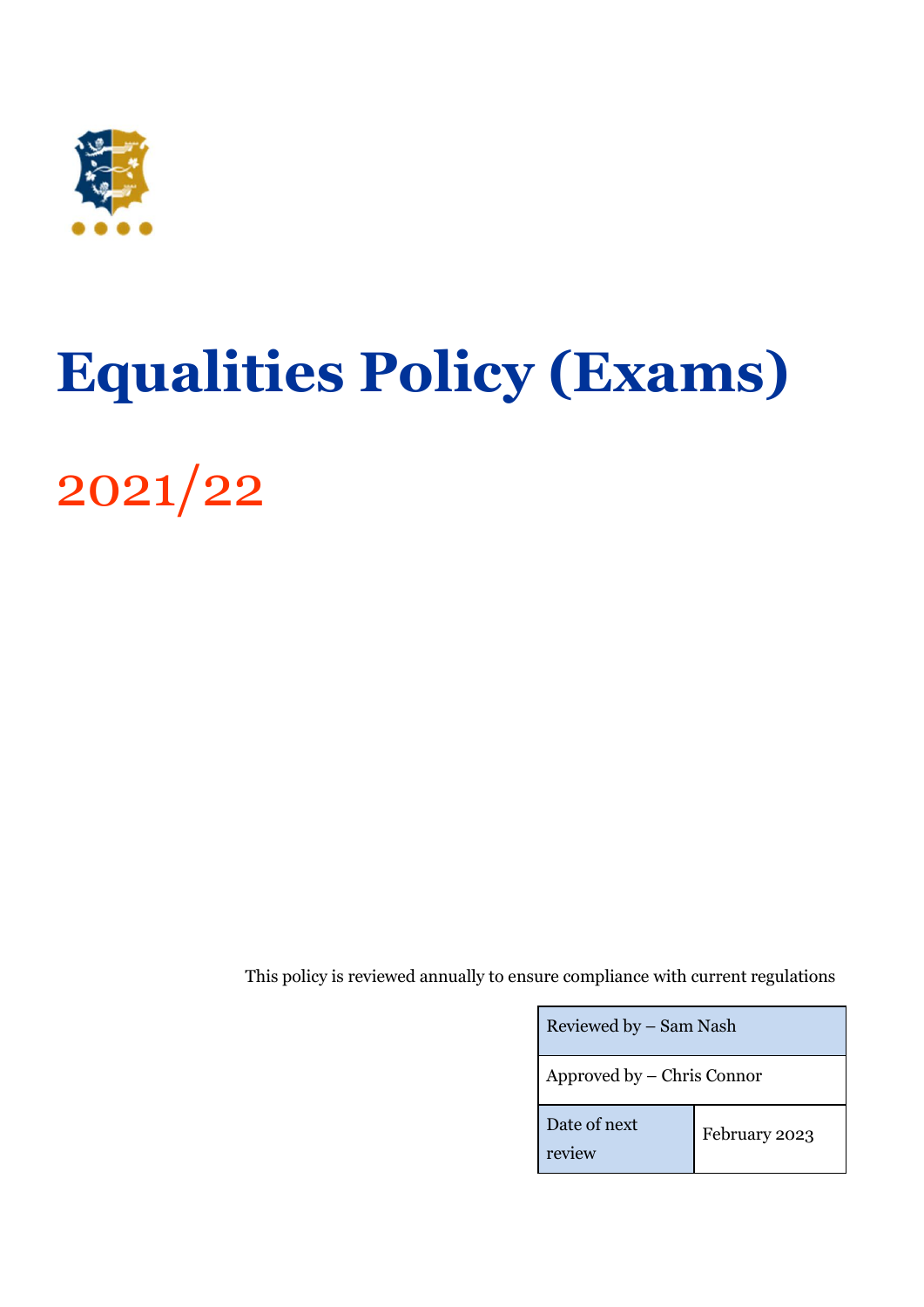## <span id="page-1-0"></span>**Key staff involved in the policy**

| Role                 | Name(s)                  |
|----------------------|--------------------------|
| ALS lead/SENCo       | <b>Charlotte Fautley</b> |
| Senior leader(s)     | Chris Connor             |
| Head of centre       | Liam Collins             |
| Assessor(s)          | Alexandra Anderson       |
| <b>Exams Officer</b> | Sam Nash                 |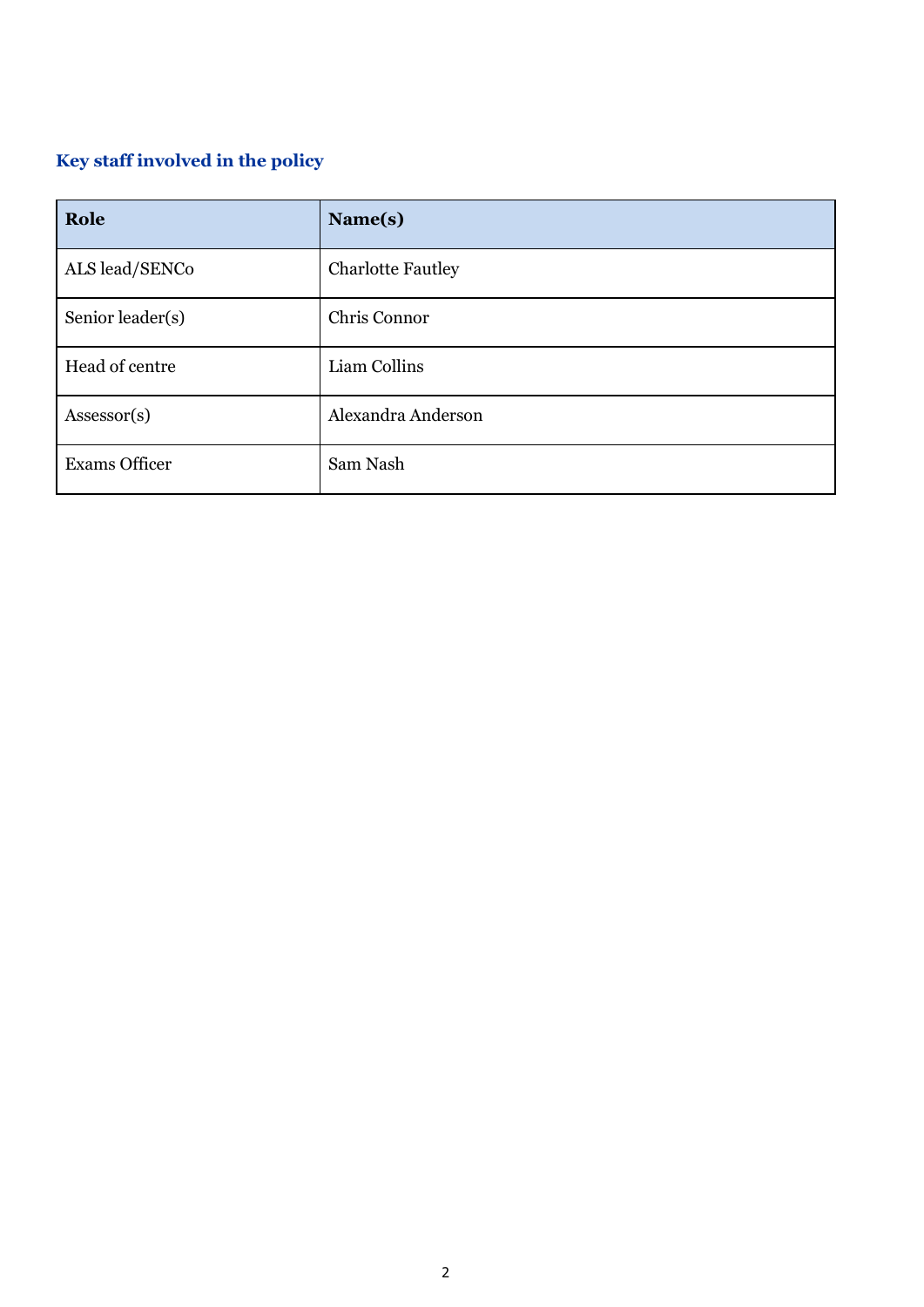## <span id="page-2-0"></span>**Contents**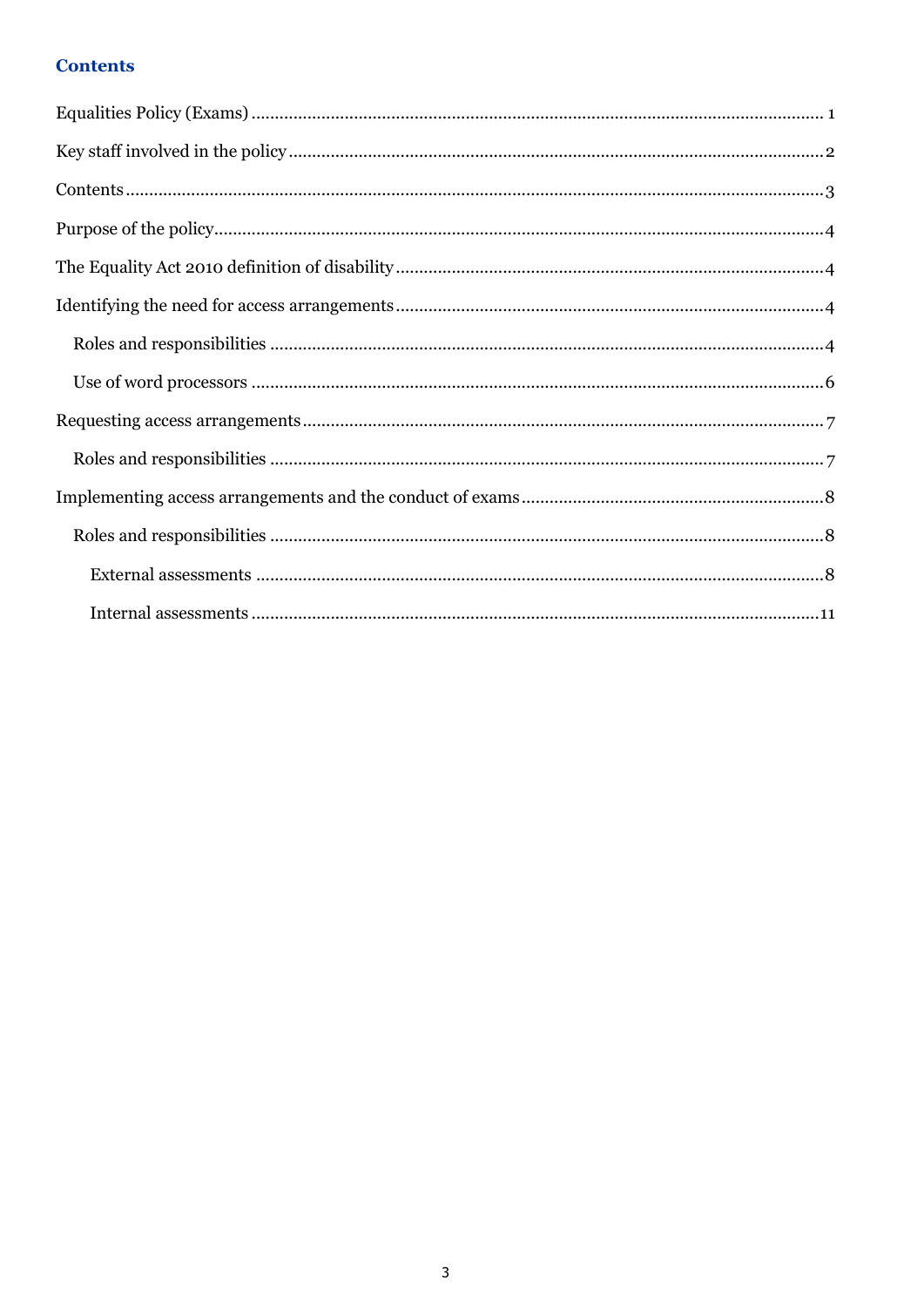#### <span id="page-3-0"></span>**Purpose of the policy**

This document is provided as an exams-specific supplement to the centre-wide equalities/disability/accessibility policy/plan which details how the centre will:

• recognise its duties towards disabled candidates, ensuring compliance with all aspects of the Equality Act 2010†, particularly Section 20 (7). This must include a duty to explore and provide access to suitable courses, through the access arrangements process submit applications for reasonable adjustments and make reasonable adjustments to the service the centre provides to disabled candidates. Where the centre is under a duty to make a reasonable adjustment, the centre must not charge a disabled candidate any additional fee in relation to the adjustment or aid; †or any legislation in a relevant jurisdiction other than England and Wales which has an equivalent purpose and effect

(General Regulations for Approved Centres, section 5.4)

This publication is further referred to in this policy as [GR](http://www.jcq.org.uk/exams-office/general-regulations)

This policy details how the centre facilitates access to exams and assessments for disabled candidates, as defined under the terms of the Equality Act 2010, by outlining staff roles and responsibilities in relation to:

- identifying the need for appropriate arrangements, reasonable adjustments and/or adaptations (referred to in this policy as 'access arrangements')
- requesting access arrangements
- implementing access arrangements and the conduct of exams
- good practice in relation to the Equality Act 2010

## <span id="page-3-1"></span>**The Equality Act 2010 definition of disability**

A definition is provided on page 9 of the JCQ publication (Adjustments for candidates with disabilities and learning difficulties) Access Arrangements and Reasonable Adjustments 2021-2022

This publication is further referred to in this policy as [AA](http://www.jcq.org.uk/exams-office/access-arrangements-and-special-consideration/regulations-and-guidance)

#### <span id="page-3-2"></span>**Identifying the need for access arrangements**

#### <span id="page-3-3"></span>**Roles and responsibilities**

#### **Head of centre**

• Is familiar with the entire contents, refers to and directs relevant centre staff to the annually updated JCQ publications including [GR](http://www.jcq.org.uk/exams-office/general-regulations) an[d AA](http://www.jcq.org.uk/exams-office/access-arrangements-and-special-consideration/regulations-and-guidance)

#### **Senior leader(s)**

Are familiar with the entire contents of the annually updated JCQ publications including [GR](http://www.jcq.org.uk/exams-office/general-regulations) and [AA](http://www.jcq.org.uk/exams-office/access-arrangements-and-special-consideration/regulations-and-guidance)

#### **Additional learning support (ALS) lead/Special educational needs coordinator (SENCo)**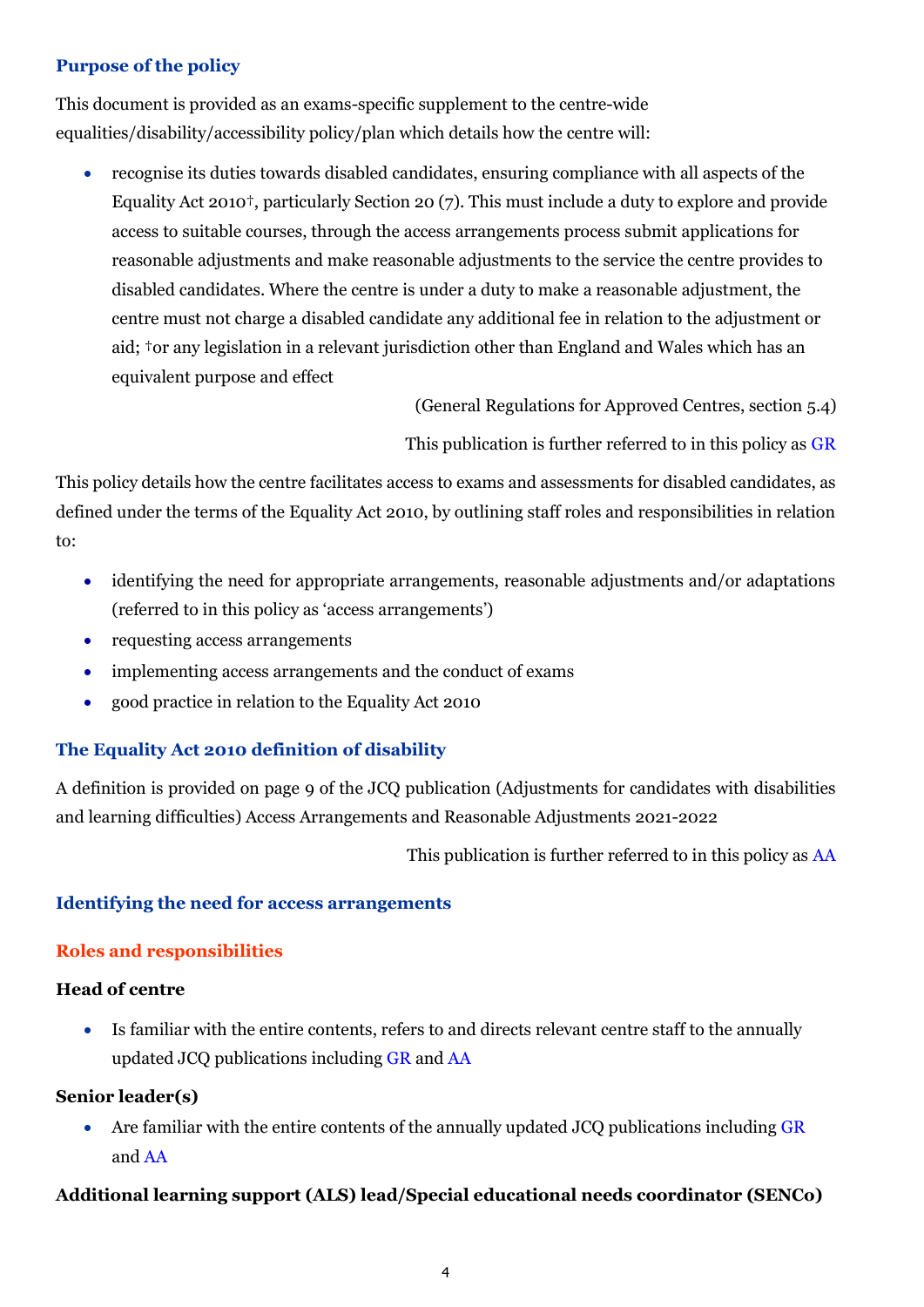- Has full knowledge and understanding of the contents, refers to and directs relevant centre staff to the annually updated JCQ publication [AA](http://www.jcq.org.uk/exams-office/access-arrangements-and-special-consideration/regulations-and-guidance)
- Ensures the quality of the access arrangements process within the centre
- Ensures staff roles, responsibilities and processes in identifying, requesting and implementing access arrangements for **all** candidates are clearly defined and documented
- Ensures an appropriately qualified assessor(s) is appointed, evidence of the assessor's qualification(s) is obtained before he/she assesses candidates and that evidence of the qualification(s) of the person(s) appointed is held on file
- Ensures the qualified assessor(s) has access to the assessment objectives for the relevant specification(s) a candidate is undertaking
- Ensures the need for access arrangements for a candidate is considered on a subject by subject basis
- Presents when requested by a JCQ Centre Inspector, evidence of the assessor's qualification
- Ensures that all assessments carried out and arrangements put in place comply with JCQ and awarding body regulations and guidance
- Works with teaching staff, relevant support staff and the exams officer to ensure centredelegated and awarding body approved access arrangements are put in place for candidates taking internal and external exams/assessments
- Defines and documents roles, responsibilities and processes in identifying, requesting and implementing access arrangements
- If not the appropriately qualified assessor, works with the person/persons appointed, on all matters relating to assessing candidates and the administration of the assessment process
- Provides appropriate evidence to confirm the need(s) of a candidate

## **Teaching staff**

- Inform the ALS lead/SENCo of any support that might be needed by a candidate
- Ensures the need for access arrangements for a candidate is considered on a subject by subject basis
- Ensures arrangements put in place for exams/assessments reflect a candidate's *normal way of working* within the centre
- Provide information to evidence the normal way of working of a candidate

**Support staff** (Learning Support Assistants, Teaching Assistants and Communication Support Workers)

- Provide comments/observations to support the ALS lead/SENCo to 'paint a holistic picture of need', confirming normal way of working for a candidate
- Support the SENCo in determining the need for and implementing access arrangements
- Provide information to evidence the normal way of working of a candidate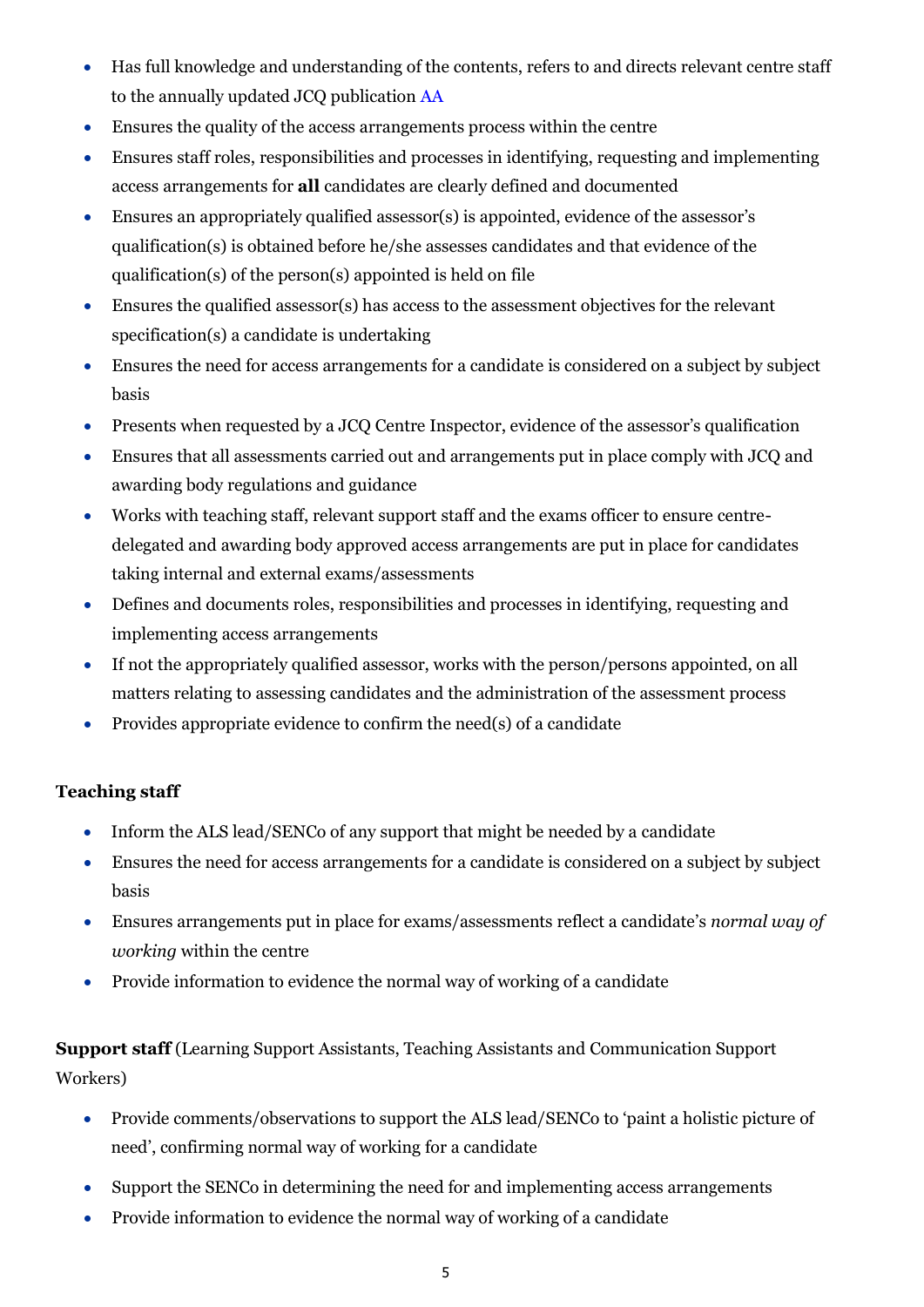## **Assessor of candidates with learning difficulties**

(An assessor of candidates with learning difficulties will be an appropriately qualified access arrangements assessor/psychologist/specialist assessor)

- Has detailed understanding of the JCQ publication [AA](http://www.jcq.org.uk/exams-office/access-arrangements-and-special-consideration/regulations-and-guidance)
- Ensures that the access arrangements/reasonable adjustments approved allow the candidate to access the assessment, but do not result in the candidate gaining an unfair advantage
- Ensures the assessment process is administered in accordance with the regulations and that the correct procedures are followed as in Chapter 7 of [AA](http://www.jcq.org.uk/exams-office/access-arrangements-and-special-consideration/regulations-and-guidance)
- Conducts appropriate assessments to identify the need(s) of a candidate
- Provides appropriate evidence to confirm the need(s) of a candidate
- Completes appropriate documentation as required by the regulations of JCQ and the awarding body

## <span id="page-5-0"></span>**Use of word processors**

Ark Alexandra Academy provides access to all policies on our website.

Statement – The criteria used to award and allocate word processors for examinations. Ark Alexandra Academy confirms the normal way of working in examinations is for candidates to handwrite responses on their examination scripts (an exception to this is where a candidate may have an approved access arrangement in place, for example, the use of a scribe/speech recognition technology).

Awarding the use of word processors – There are exceptions when Ark Alexandra Academy may award a candidate the use of a word processor in examinations where:

The candidate has a firmly established need

It reflects the candidates normal way of working

By not being awarded a word processor the candidate would be at a substantial disadvantage to other candidates

This may include where a candidate has for example:

- A learning difficulty which has a substantial and long-term adverse effect on his/her ability to write legibly
- A medical condition
- A physical disability
- A sensory impairment
- Planning and organisational problems when writing by hand
- Poor handwriting

The only exceptions to the above where the use of a word processor may also be considered for a candidate would be: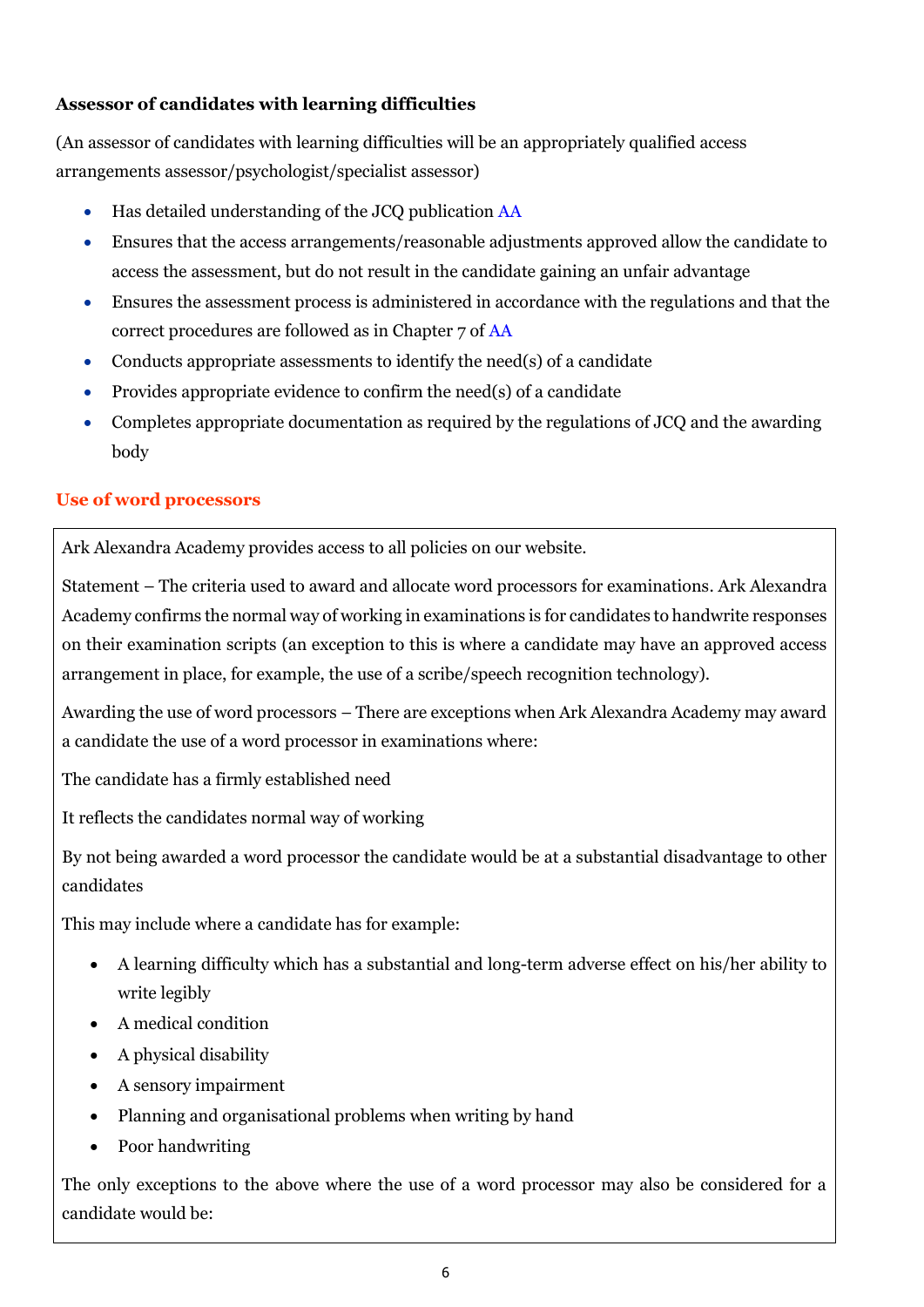- On a temporary basis as a consequence of a temporary injury at the time of assessment
- Where a subject within the curriculum is delivered electronically and the centre provides word processors to all candidates

Allocating the use of word processors at the time of the assessment – Appropriate exam-compliant word processors will be allocated by:

• The IT department in liaison with the ALS lead/SENCo and the exams officer

In exceptional circumstances where the number of compliant word processors may be insufficient for the cohort of candidates approved to use them in an exam session:

- The cohort will be split into two groups
- One group will sit the exam earlier than or later than the awarding bodies published start time
- The security of the exam will be maintained at all times and candidates will be supervised in line with section 7.2 of ICE

## <span id="page-6-0"></span>**Requesting access arrangements**

## <span id="page-6-1"></span>**Roles and responsibilities**

## **ALS lead/SENCo**

- Determines if the arrangements identified for a candidate require prior approval from the awarding body before the arrangements are put in place or if approval is centre-delegated
- Ensures that were approval is required the application is processed on time and no later than the awarding body's published deadline
- Follows guidance in [AA](http://www.jcq.org.uk/exams-office/access-arrangements-and-special-consideration) (chapter 8) to process approval applications for access arrangements for those qualifications included
- Applies for approval where this is required, through Access arrangements online (AAO), or through the awarding body where qualifications sit outside the scope of AAO
- Ensures that the full supporting evidence is in place before an online application is processed
- Reviews the evidence before an online application is processed, ensuring that the candidate does meet the published criteria for the respective arrangement
- Holds all supporting evidence and presents such evidence to a JCQ Centre Inspector upon request
- Ensures that the agreed adjustment has been put in place before the candidate's first examination, e.g. internal tests and mock examinations
- Ensures where form 8 is required to be completed, the form is signed (a handwritten, electronic or typed signature is acceptable) and dated as required **prior** to approval being sought and that the form is provided for processing and inspection purposes (This may be a hard copy paper version or an electronic version)
- Confirms by ticking the *'Confirmation'* box prior to submitting the application for approval that the *'malpractice consequence statement'* has been read and accepted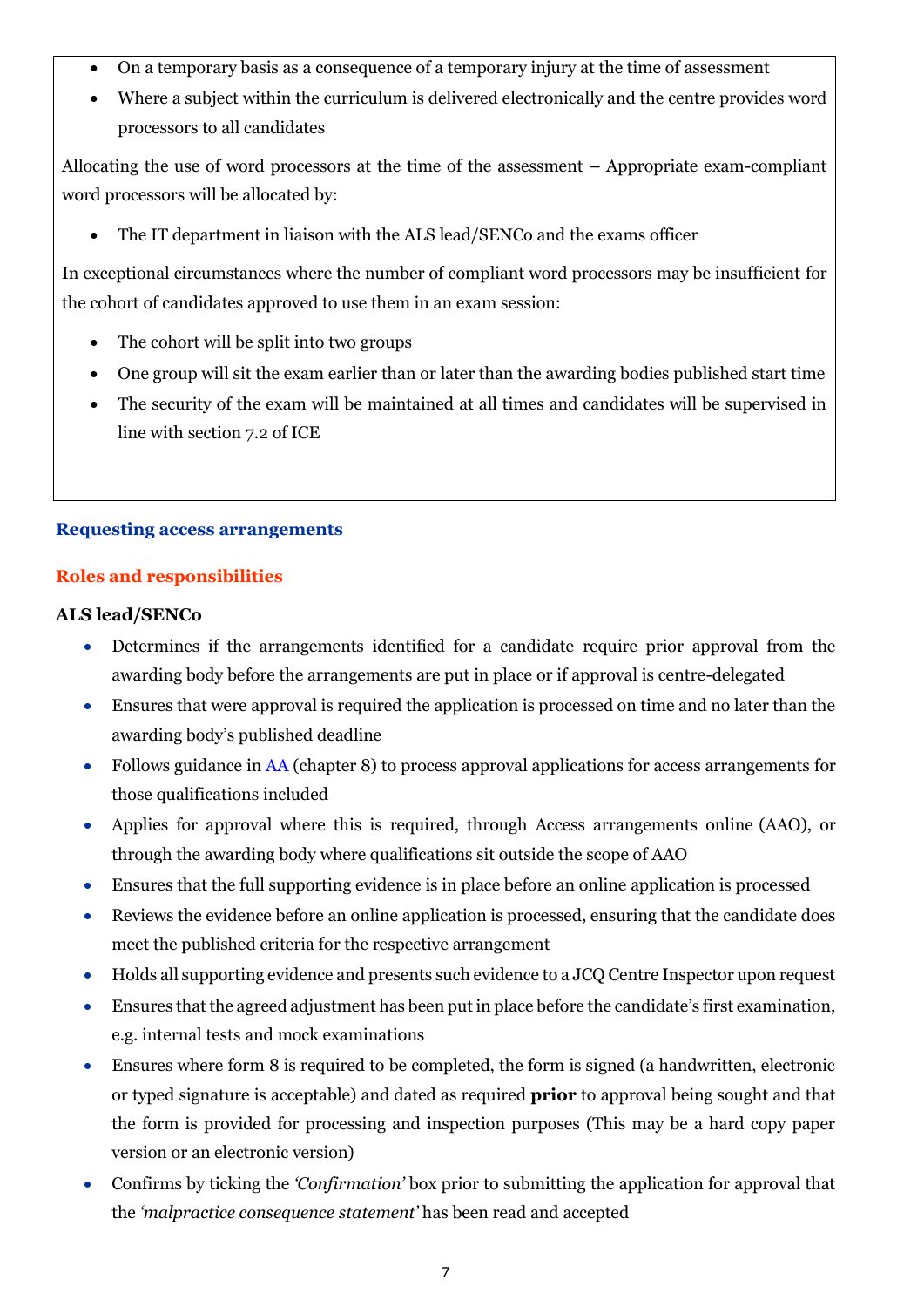- Maintains a file/e-folder for each candidate (the required documentation for a candidate will be in hard copy within the candidate's file/each of the required documents held electronically within the candidate's e-folder) that will include:
	- completed JCQ/awarding body application forms and evidence forms
	- appropriate evidence to support the need for the arrangement where required
	- appropriate evidence to support normal way of working within the centre
	- in addition, for those qualifications covered by AAO (where approval is required), a printout/PDF of the AAO approval and a signed candidate personal data consent form (which provides candidate consent to their personal details being shared)
- Presents the files/e-folders when requested by a JCQ Centre Inspector and addresses any queries/questions raised

#### **Exams officer (EO)**

- Is familiar with the entire contents of the annually updated JCQ publication [GR](http://www.jcq.org.uk/exams-office/general-regulations) and is aware of information contained in [AA](http://www.jcq.org.uk/exams-office/access-arrangements-and-special-consideration/regulations-and-guidance) where this may be relevant to the EO role
- If the SENCo is unavailable, presents the files/e-folders of access arrangements candidates when requested by a JCQ Centre Inspector and addresses any queries/questions raised
- Liaises with teaching staff regarding any appropriate modified paper requirements for candidates
- Liaises with the SENCo to ensure arrangements are in place to either order a non-interactive electronic (PDF) question paper or to open question paper packets in the secure room within 90 minutes of the published starting time for the exam where the centre is permitted to modify a timetabled written component exam paper (copy on coloured paper, enlarge to A3 or copy to single sided print)
- Following the appropriate process (using AAO for those qualifications included in the tool; using Form VQ/EA), orders published modified papers, by the awarding body's deadline for the exam series, where these may be required for a candidate

#### <span id="page-7-0"></span>**Implementing access arrangements and the conduct of exams**

#### <span id="page-7-1"></span>**Roles and responsibilities**

#### <span id="page-7-2"></span>**External assessments**

These are assessments which are normally set and marked/examined by an awarding body which must be conducted according to awarding body instructions and/or the JCQ publication [Instructions for](http://www.jcq.org.uk/exams-office/ice---instructions-for-conducting-examinations)  [conducting examinations](http://www.jcq.org.uk/exams-office/ice---instructions-for-conducting-examinations) (ICE).

#### **Head of centre**

• Supports the SENCo, the exams officer and other relevant centre staff in ensuring appropriate arrangements, adjustments and adaptations are in place to facilitate access for disabled candidates to exams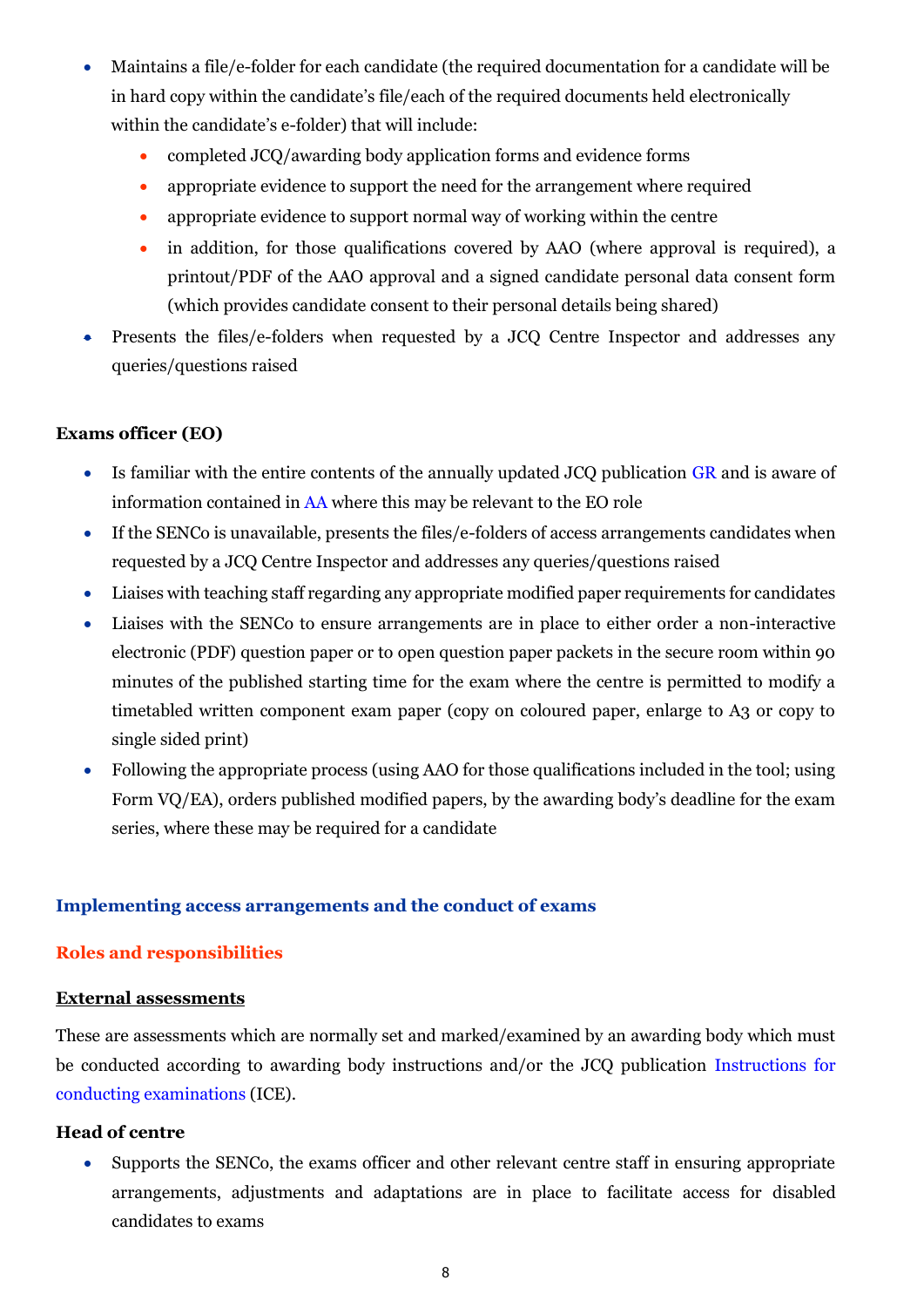## **ALS lead/SENCo**

- Ensures appropriate arrangements, adjustments and adaptations are in place to facilitate access for candidates where they are disabled within the meaning of the Equality Act (unless a temporary emergency arrangement is required at the time of an exam)
- Ensures a candidate is involved in any decisions about arrangements, adjustments and/or adaptations that may be put in place for him/her and ensures the candidate understands what will happen at exam time
- Ensures that prior to any arrangements being put in place checks are made that arrangements do not impact on any assessment criteria/competence standards being tested
- Liaises with the exams officer (EO) regarding facilitation and invigilation of access arrangement candidates in exams
- Liaises with the EO where a facilitator may be required to support a candidate requiring an emergency (temporary) access arrangement at the time of exams
- •

## **Exams officer**

- Understands and follows instructions for Invigilation arrangements for candidates with access arrangements and Access arrangements i[n ICE](http://www.jcq.org.uk/exams-office/ice---instructions-for-conducting-examinations) 2021-2022
- Provides a policy on the use of word processors in exams and assessments
- Ensures exam information (JCQ information for candidates documents, individual exam timetable etc.) is adapted where this may be required for a disabled candidate to access it
- Ensures that any arrangements put in place do not unfairly disadvantage or advantage disabled candidates
- Monitors, in internal tests/mock exams, the use of arrangements granted to a candidate and where a candidate has never made use of the arrangement, may consider withdrawing the arrangement, provided the candidate will not be placed at a substantial disadvantage
- Liaises with other relevant centre staff regarding the provision of appropriate rooming and equipment that may be required to facilitate access for disabled candidates to exams
- Appoints appropriate centre staff as facilitators to support candidates (practical assistant, prompter, Language Modifier, reader, scribe or Communication Professional)
- Ensures facilitators supporting candidates are appropriately trained and understand the rules of the particular access arrangement(s)
- Ensures a record of the content of training given to those facilitating an access arrangement for a candidate under examination conditions is kept and retained on file until the deadline for reviews of marking has passed or until any appeal, malpractice or other results enquiry has been completed, whichever is later
- Ensures where a person is appointed to facilitate an access arrangement, the person appointed is not normally the candidate's own subject teacher but where the candidate's own subject teacher has to be used, ensures a separate invigilator is always present
- Ensures where a person is appointed to facilitate an access arrangement, the person appointed is not a relative, friend, peer or private tutor of the candidate.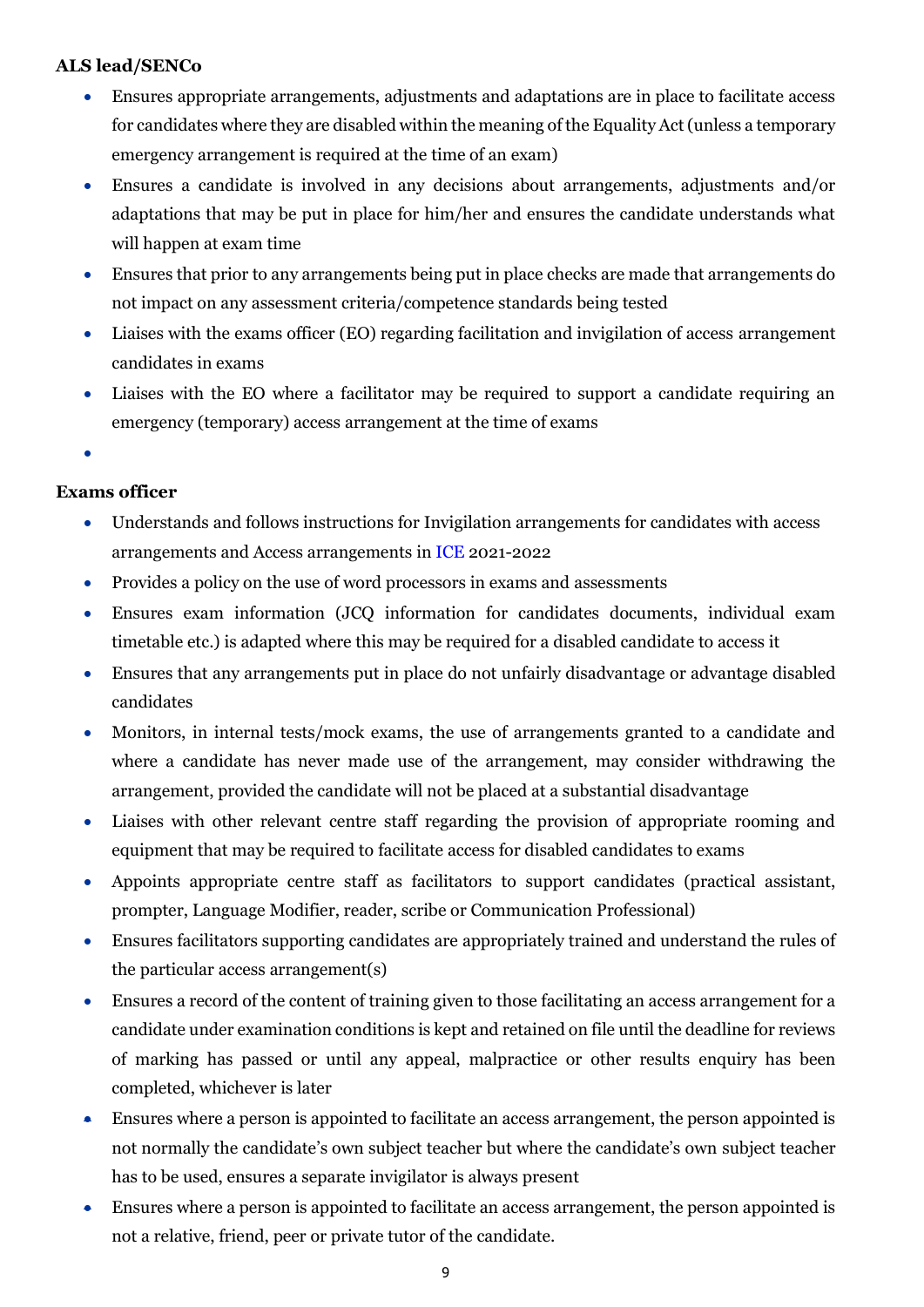- Ensures a facilitator acting as a prompter is aware of the appropriate way to prompt depending on the needs of the candidate
- Ensures invigilators supervising access arrangement candidates are trained in their role and understand the invigilation arrangements required for access arrangement candidates and the role of any facilitator
- Liaises with the SENCo and other relevant centre staff to ensure appropriate arrangements, adjustments and adaptations are in place to facilitate access for disabled candidates to exams
- Liaises with the SENCo to ensure exam information (JCQ information for candidates documents, individual exam timetable etc.) is adapted where this may be required for a disabled candidate to access it
- Liaises with the SENCo regarding the facilitation and invigilation of access arrangement candidates
- Ensures cover sheets, where these are required by the arrangement are completed as required by facilitators
- Ensures appropriate seating arrangements are in place where different arrangements may need to be made for a candidate to facilitate access to his/her exams
- Ensures candidates with access arrangements are identified on exam room seating plans and invigilators are informed of those candidates with access arrangements and made aware of the access arrangement(s) awarded
- Liaises with the SENCo regarding rooming of access arrangement candidates
- Ensures invigilators are briefed prior to each exam session of the arrangements in place for a disabled candidate in their exam room
- Checks in advance of dated exams/assessments that modified paper orders have arrived (and if not will contact the awarding body to ensure that papers are available when required
- Makes modifications that are permitted by the centre (a question paper copied onto coloured paper, an A4 to A3 enlarged paper or a paper printed on single sheets or where a question paper may need to be scanned into PDF format where a candidate is approved the use of a computer reader) that may be required and either accesses a non-interactive electronic (PDF) question paper or opens the exam question paper packet in the secure room no earlier than 90 minutes prior to the awarding body's published start time of the exam
- Understands that where permitted/approved, a secure question paper packet may need to be opened early in the secure room to facilitate the following:
	- a Language Modifier may have access to the question paper 60 minutes prior to the awarding body's published start time for the exam in order to prepare
	- the Communication Professional may have access to the question paper 60 minutes prior to the awarding body's published start time for the exam in order to prepare
	- the Live Speaker may have access to the transcript of the Listening examination 60 minutes prior to the awarding body's published start time for the exam in order to prepare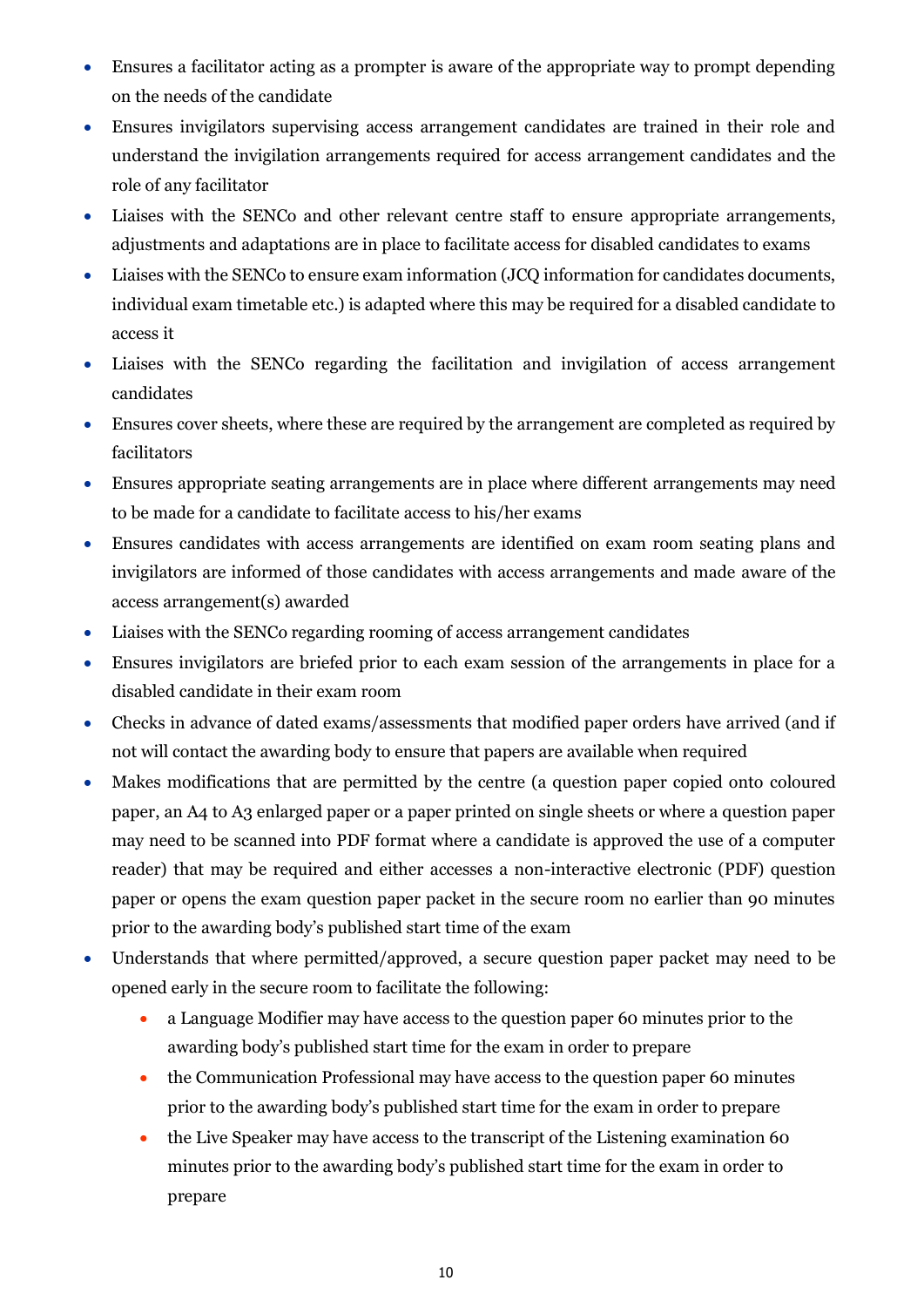- Provides cover sheets prior to the start of an exam where required for particular access arrangements and ensures that these have been fully completed before candidates' scripts are dispatched to examiners/markers
	- prints pre-populated cover sheets from AAO where this is required for particular arrangements
- Has a process in place to deal with emergency (temporary) access arrangements as they arise at the time of exams in terms of rooming and invigilation
- Liaises with the SENCo where a facilitator may be required to support a candidate requiring an emergency (temporary) access arrangement at the time of exams

#### **Other relevant centre staff**

- Support the SENCo and the exams officer to ensure appropriate arrangements, adjustments and adaptations are in place to facilitate access for disabled candidates to exams
- Liaises with the EO where a facilitator may be required to support a candidate requiring an emergency (temporary) access arrangement at the time of exams
- Site team to be available for room preparation allowing for reasonable adjustments to be made for disabled candidates

## <span id="page-10-0"></span>**Internal assessments**

These are non-examination assessments (NEA) which are normally set by a centre/awarding body, marked and internally moderated/standardised by the centre and externally moderated by the awarding body.

## **ALS lead/SENCo**

- Liaises with teaching staff to implement appropriate access arrangements for candidates
- Ensures centre-delegated and awarding body approved arrangements are in place prior to a candidate taking his/her first formal supervised assessment
- Ensures candidates are aware of the access arrangements that are in place for their assessments
- Ensures facilitators supporting candidates are appropriately trained and understand the rules of the particular access arrangement(s)
- Liaises with the teacher where a facilitator may be required to support a candidate requiring an emergency (temporary) access arrangement at the time of his/her formal supervised assessment

## **Teaching staff**

- Support the SENCo in implementing appropriate access arrangements for candidates
- Ensures candidates are aware of the access arrangements that are in place for their assessments
- Ensures a candidate has had appropriate opportunities to practise using the access arrangement(s) before his/her first examination
- Provide the SENCo with assessment schedules to ensure arrangements are put in place when required